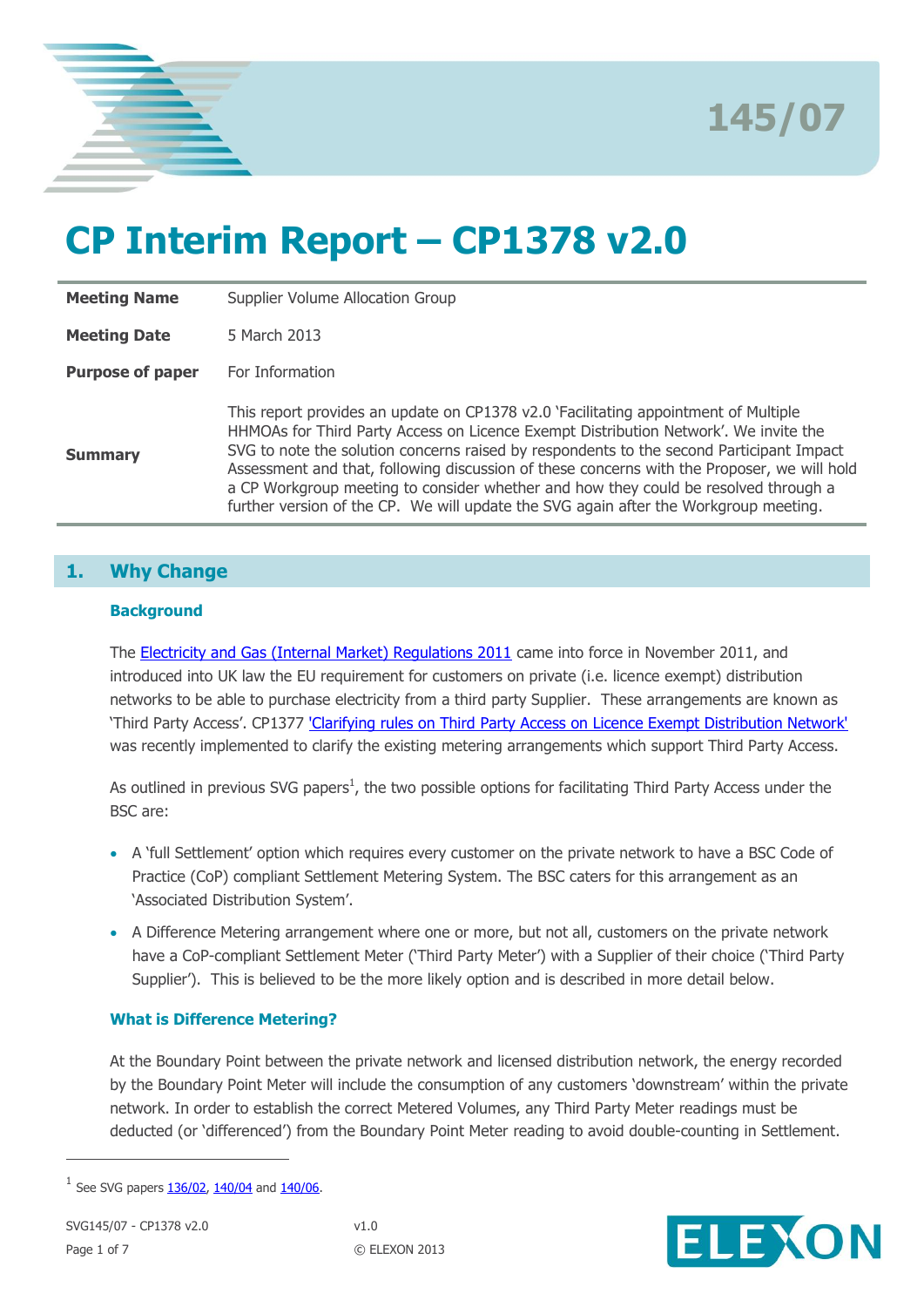



A Difference Metering arrangement will always make the site Complex as defined in BSC Procedure (BSCP)  $514^2$  $514^2$  section 8.1<sup>3</sup>, and BSCPs  $502^4$  and  $514$  already cater for Difference Metering. The BSCPs currently require the Third Party Supplier to appoint both the same Half Hourly Data Collector (HHDC) and the same Half Hourly Meter Operator Agent (HHMOA) as the Boundary Point Supplier – thereby requiring the use of a common HHMOA and common HHDC for all customers on the private network.

## **What is the Issue?**

CP1378 v2.0 contends that the current requirement for Third Party Suppliers to use the same HHMOA as the Boundary Point Supplier restricts competition, and that Third Party Suppliers and their customers should have free choice of HHMOAs.

The Proposer has commented that Industrial and Commercial (I&C) Customers are accustomed to signing portfolio-wide HHMOA agreements in order to obtain competitive pricing. The Proposer believes that they may not get the best value for money if they are forced to sign one-off HHMOA agreements for specific sites with Meter Operators with whom they do not have other agreements. The Proposer believes that free choice of HHMOAs is therefore in the interests of competition.

## **2. Solution**

[CP1378](http://www.elexon.co.uk/change-proposal/cp1378/) v2.0 allows Third Party Suppliers, whose customers are embedded within a private network, to appoint a HHMOA of the customer's choice where a Difference Metering arrangement is required. The requirement for the appointment of a common HHDC is retained.

CP1378 v2.0 transfers the obligation to generate and maintain the complex site information from a single HHMOA to the HHDC, thus allowing free choice of HHMOAs for each of the Metering Systems involved by using the common HHDC to maintain Settlement accuracy.

This CP intends to introduce the following new requirements:

• The HHMOA appointed to the Boundary Point Metering System will be required to indicate on the "complex site supplementary information form" that Difference Metering is in place (the form will be updated to include a tick box for this purpose). This will highlight to the common HHDC that it is required to subtract the Metered Volumes for Third Party Metering Systems from the Metered Volume for the Boundary Point Meter. However, it will not contain the details of those Meters as these are not available to the Boundary Point HHMOA.



<sup>&</sup>lt;sup>2</sup> 'SVA Meter Operations for Metering Systems registered in SMRS'.

<sup>&</sup>lt;sup>3</sup> A Complex Site is any site that requires the Half Hourly Meter Operator Agent to send a 'Complex Site Supplementary Information Form' to Half Hourly Data Collectors (HHDCs) in addition to the D0268 'Half Hourly Meter Technical Details' flow, in order that the HHDC can to correctly interpret the site's Metered Data.

<sup>&</sup>lt;sup>4</sup> 'Half Hourly Data Collection for SVA Metering Systems registered in SMRS'.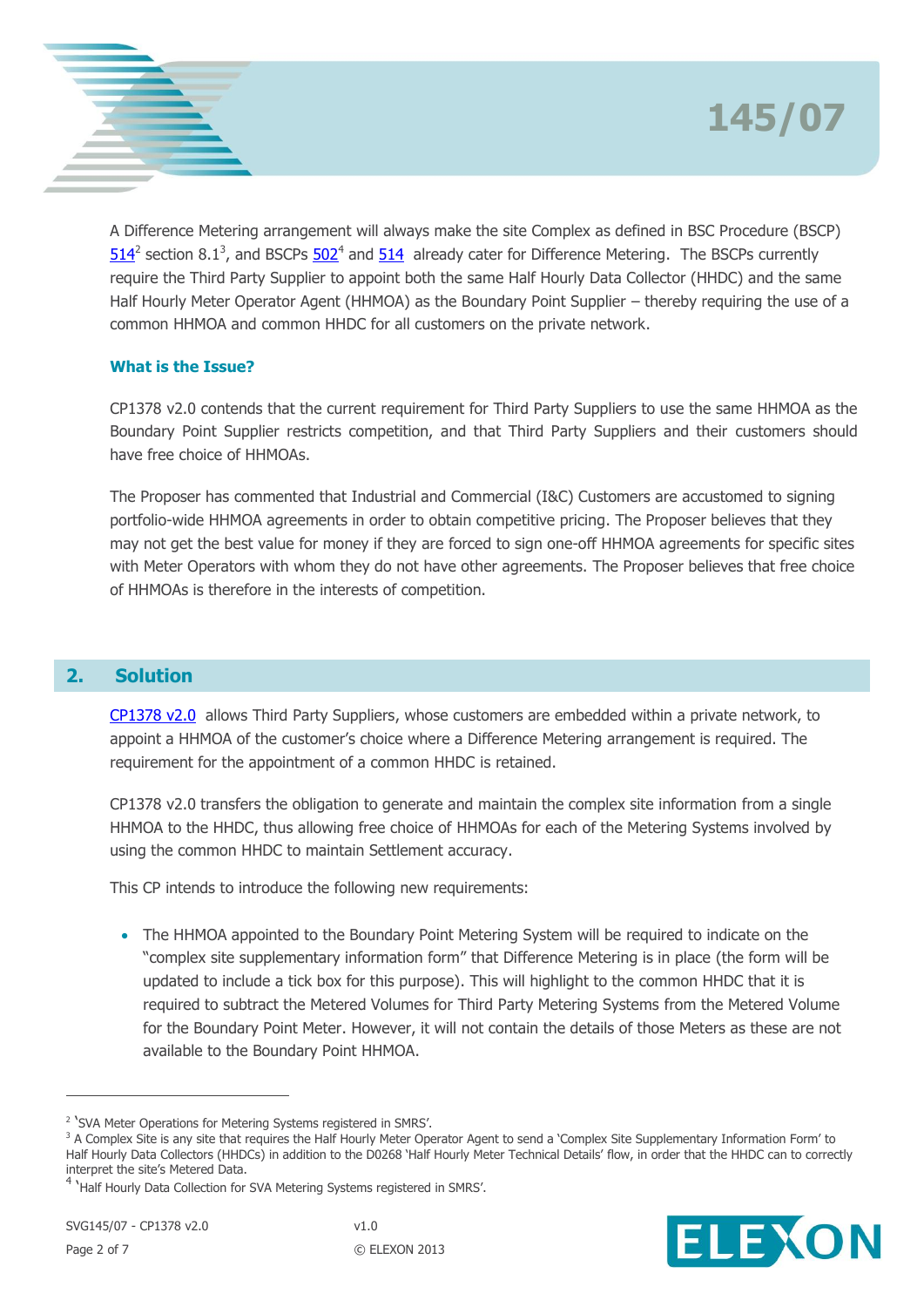



- Each HHMOA appointed to a Third Party Metering System will provide a D0268 'Half Hourly Meter Technical Details' flow to the common HHDC.
- The common HHDC for the private network will combine the D0268s provided by the relevant HHMOAs to ensure that the correct Metered Volumes enter Settlement. The common HHDC will determine:
	- o The Metered Volumes for each Third Party Metering System in accordance with the D0268s provided by the HHMOAs appointed to those Metering Systems; and
	- o Metered Volumes for the Boundary Point Metering by subtracting the quantities of Active Energy for each Third Party Metering System from the Boundary Point Metered Volume.
- In order to allow the HHDC to perform this process correctly, Third Party Suppliers through their HHMOAs will also need to notify the common HHDC that their Third Party Metering Systems are subject to a Difference Metering arrangement. The information must include the Metering System ID (MSID) of the relevant Boundary Point Metering System.

### **Intended Benefits**

CP1378 v2.0 seeks to allow customers to choose their own HHMOA in order to support competition for customers on private networks. Moving the responsibility to maintain the complex site information to the HHDC reduces some of the risks associated with HHMOAs failing to notify the Boundary Point MOA when a new Third Party Meter has been installed or changes have been made to the Metering System.

# **3. SVG's Previous Views**

Smartest Energy raised [CP1378](http://www.elexon.co.uk/change-proposal/cp1378/) v1.0 on 23 July 2012 for Participant Impact Assessment via CPC00716.

The SVG subsequently discussed CP1378 v1.0 and the Participant Impact Assessment responses at its meeting in October 2012 [\(SVG140/04\).](http://www.elexon.co.uk/wp-content/uploads/2012/09/SVG140_04_CPs137778_v1.0.pdf) Some SVG Members were supportive of the principle behind the CP. However, the SVG agreed that further amendments to the solution were required to address respondents' concerns about Settlement Risks before the CP could be approved.

The SVG therefore deferred its decision on CP1378, instructing ELEXON to consult with the original Third Party Access Working Group (TPAWG)<sup>5</sup> and the Proposer on potential ways of addressing any Settlement risks associated with multiple HHMOAs on a private network.

ELEXON subsequently supported the Proposer in drafting CP1378 v2.0, which was issued for a second Participant Impact Assessment in November 2012 via CPC00721.

<sup>&</sup>lt;sup>5</sup> The TPAWG was set up by the Energy Networks Association (ENA) and attended by Licensed Distribution System Operators (LDSOs), private network operators, end customers, code administrators (including ELEXON) and Ofgem. The TPAWG had debated the possibility of removing the requirement for a common HHMOA. However it concluded that, to enable competitive Supply, customers would have to endure some restrictions in their choices (HH Settlement, HHMOA and HHDC) to make the arrangement workable for all parties while maintaining the integrity of Settlement.

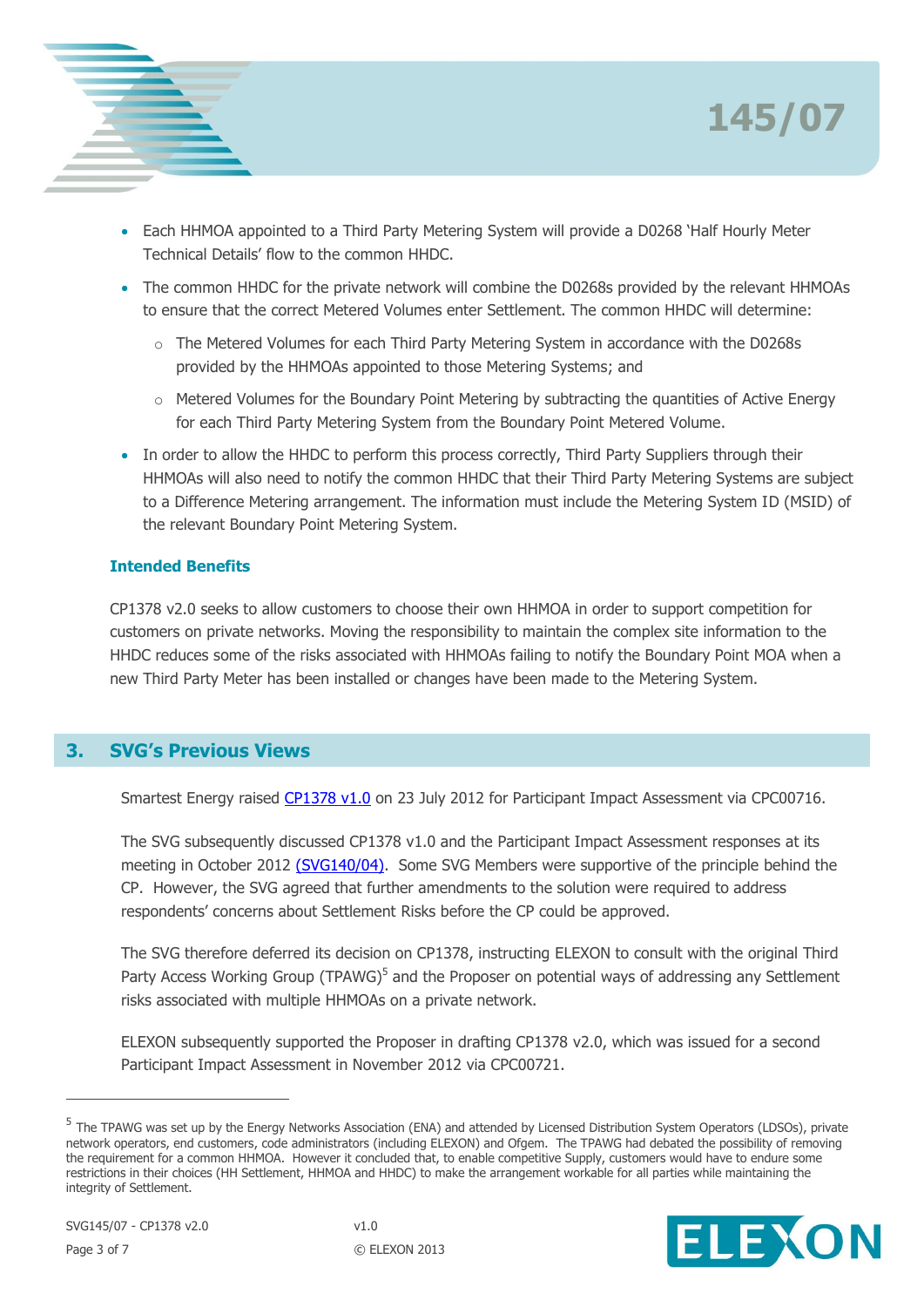



## **4. Industry Views**

We received 13 responses for CP1378 v2.0 of which two agreed with the CP, seven disagreed and four were neutral.

The following table shows the breakdown of responses. You can find the full collated participant responses in Attachment C and on the BSC Website [here.](http://www.elexon.co.uk/about/insights-consultations-cpcs/change-proposal-circulars/)

| <b>Respondent role</b>                                                                 |            | <b>Supports CP?</b> |                |  |
|----------------------------------------------------------------------------------------|------------|---------------------|----------------|--|
|                                                                                        | <b>Yes</b> | <b>No</b>           | <b>Neutral</b> |  |
| <b>Distributors</b>                                                                    |            |                     | 2              |  |
| Party Agents (e.g. Data Collector, Data Aggregator, Meter Operator)                    |            | 3                   |                |  |
| <b>Suppliers</b>                                                                       |            |                     |                |  |
| Mixed (i.e. two or more of Supplier, generator, trader, Party Agent or<br>Distributor) |            | 3                   |                |  |
| <b>Total</b>                                                                           |            |                     |                |  |

The industry responses highlight that, whilst some respondents agree with the CP principle of allowing competition for HHMOAs on private networks, the solution introduces further complexity to an already complex arrangement. This may make it more difficult for participants to support the process. Respondents have also identified increased risks to Settlement for the HHDC to maintain the aggregation rules. A respondent remains concerned that the HHDC would be required to 'police' the whole arrangement and potentially to intervene in disputes between the different HHMOAs.

Many respondents are concerned that the CP does not specify all of the necessary processes and obligations that are needed to make the proposed solution workable. Respondents have highlighted the following questions that need to be answered:

- Who informs the Boundary Point HHMOA that a Third Party Metering System has been installed?
- How does a Supplier gaining a customer that has a Third Party Metering System or Boundary Point Metering System know that a Differencing arrangement exists and which HHDC must be appointed?
- Who will be responsible for identifying complex/Third Party metering? How will Suppliers, HHMOAs and the HHDC identify exempt/embedded networks?
- How will the HHDC be informed of which Third Party MSIDs are embedded within the private network of the 'landlord MSID'? Will this be through a dataflow or other medium? Will there be any indication at the 'tenant' level that the 'tenant' has a parent 'landlord' and, if so, how?
- What would prevent a new Supplier for one of the tenants being unaware of the arrangement and appointing a different HHDC?



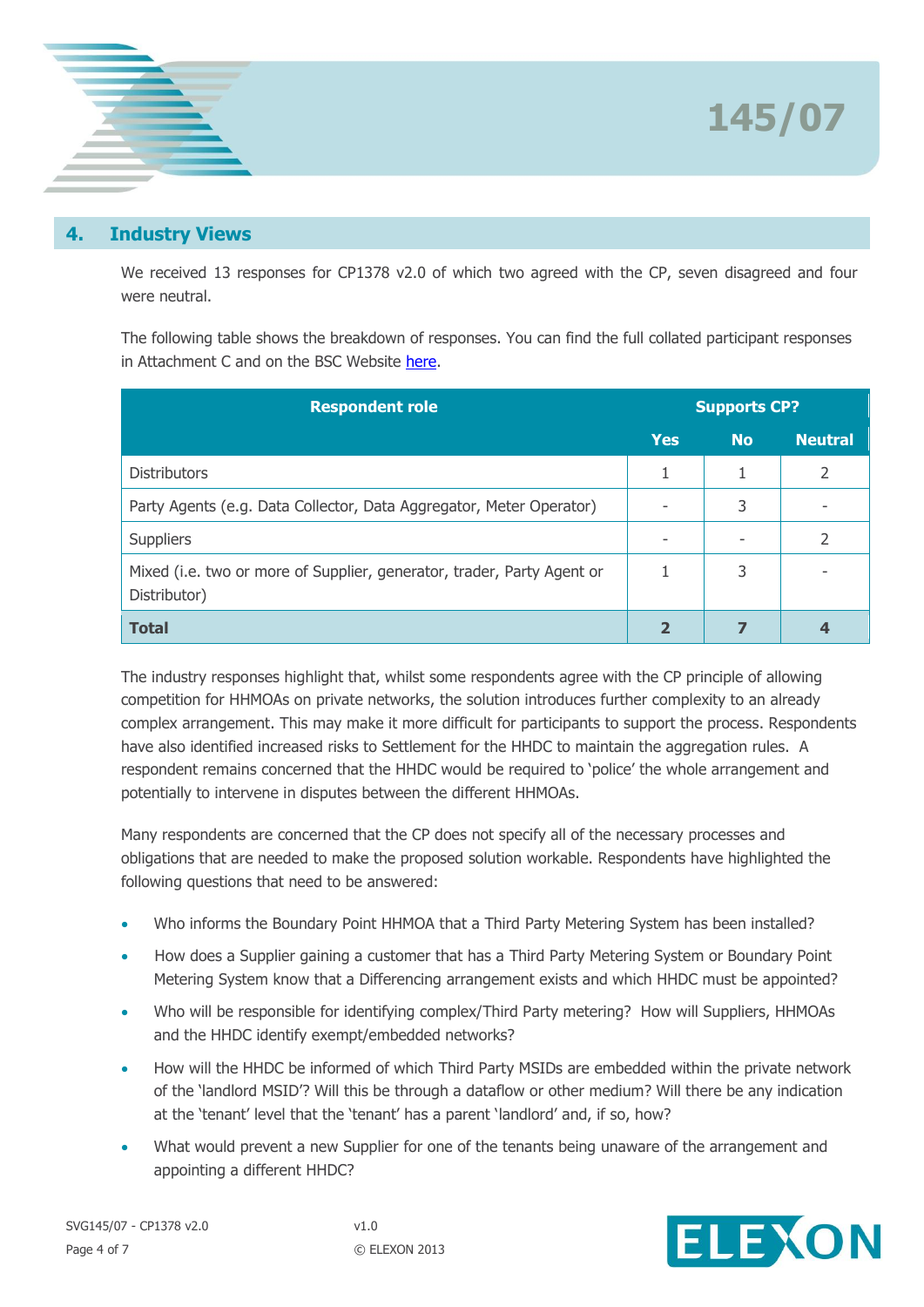



- The private network operator will be expected to specify the metering and contractual arrangements for the customer, but to whom?
- The Third Party Supplier is expected to notify the common HHDC that the Metering System is subject to Difference Metering, but who informs the HHMOA to the Boundary Point Metering of this arrangement?
- Does the HHDC need to keep a record of communication in the event that there are some late notifications in terms of appointment time (and therefore potentially affecting the HHDC's ability to fulfil its obligations under the BSC), ensuring that the HHDC is not held responsible for any resulting incorrect data in Settlement?

# **7. Proposer's View**

We have met with the Proposer to discuss the concerns raised by respondents.

The Proposer believes that the comments fall into three main categories:

- A fixed view that the HHMOA is central to the process;
- Issues of needing to improve the process as described in CP1378 v2.0; and
- Issues that exist with the current process.

The Proposer still supports the CP for the reasons given in Section 2. They remain unconvinced by some respondents' argument that the current process is only being held together by the requirement for common HHMOA and would fall apart without this requirement. The Proposer does not agree that this argument is justification for rejecting the CP, but rather for revisiting the whole Third Party Access process. Although there has not been a high uptake of the Third Party Access arrangements to date, the Proposer believes that there will be more instances in future.

In relation to the argument that a common HHMOA provides a necessary "controlling mind"<sup>6</sup>, the Proposer still believes that information needs to be handed over to the HHDC (and that ultimately it is the Boundary Point Supplier who is responsible). However they consider that the responses may identify either that the CP solution should be amended to include further obligations on the Boundary Point Supplier and their agents (which would require a version 3.0 of the CP), or that there is merit in performing a 'root and branch' review of the entire Third Party Access arrangements.

## **8. Next Steps**



 $^6$  As detailed in page 3 of the industry responses document found in Attachment C.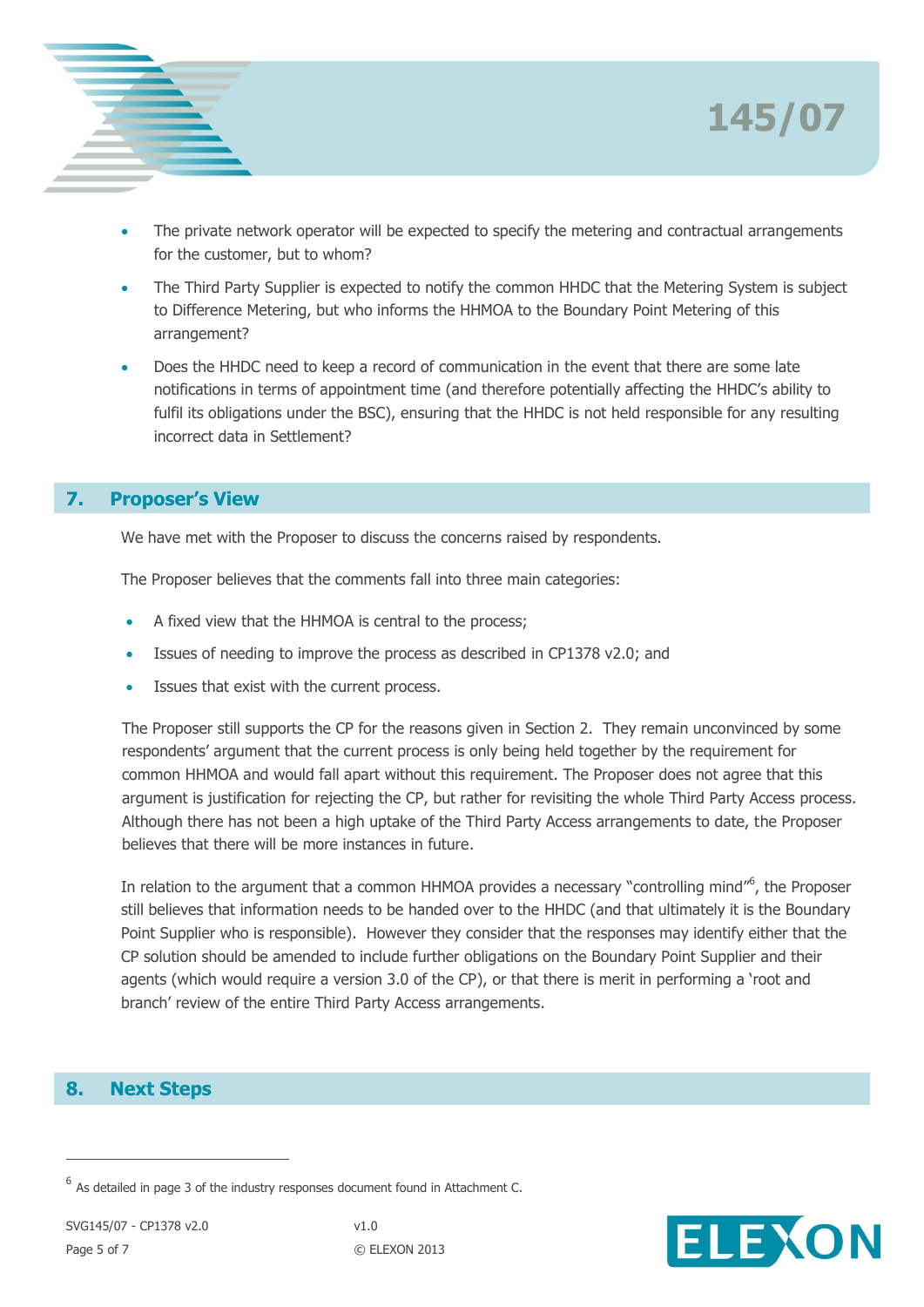# **145/07**



It is evident that there are a number of issues and concerns that came out of the second Participant Impact Assessment, and that there are a number of process clarifications needed to the solution if the CP is to progress. The majority of respondents agree that the CP should not be approved in its current form due to the increased risk to Settlement caused by outstanding unspecified requirements.

ELEXON's view is that the additional processes/requirements needed to achieve the aims of the CP may make the solution so technically complex in practice that it may ultimately frustrate the potential for a customer on a private network to choose a competitive Supplier. Complexity itself may introduce risks to Settlement if the process depends on multiple communications between multiple participants, and therefore on there being no breaks in the chain of information. However, we note the Proposer's continued support for the CP, and do not wish to frustrate the development of a feasible technical solution if one can be found.

As CP1378 has already been through two solution versions/Impact Assessments, and given the volume of comments and concerns from respondents, we believe that the best way forward is to hold a CP Workgroup meeting with ELEXON, the Proposer, respondents and other interested parties. This will enable discussion of whether and how the concerns can be addressed through a further version of the CP. The Proposer supports this approach. The Workgroup may result in either a version 3.0 of the CP, or in a recommendation to reject CP1378.

We therefore invite the SVG to note our intention to hold a CP1378 Workgroup meeting, and that we will update the SVG again after the meeting.

## **9. Recommendation**

ELEXON invites the SVG to:

- a) **NOTE** the results of the second Participant Impact Assessment for CP1378 v2.0;
- b) **NOTE** our intention to form a CP Workgroup to attempt to find a feasible technical solution to the concerns raised by respondents; and
- c) **NOTE** that we will update the SVG again after the CP Workgroup meeting.

#### **Appendices:**

None